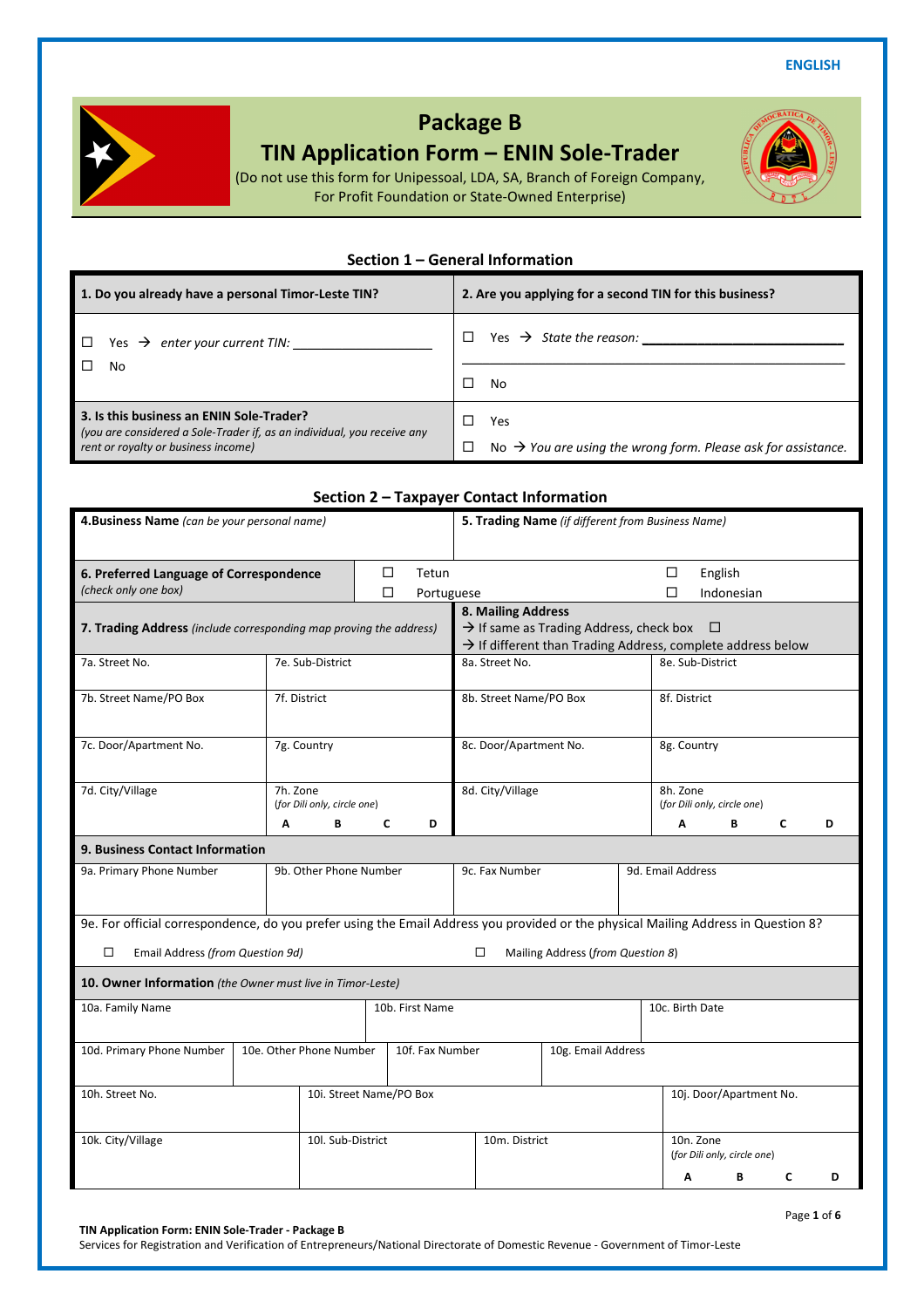| 10o. What is your country of Permanent<br>Residency (usually the country of<br>passport)? |                 | $\Box$ Timor-Leste (include copy of Citizen Card) |  |                                         |                            |                    |  |  |
|-------------------------------------------------------------------------------------------|-----------------|---------------------------------------------------|--|-----------------------------------------|----------------------------|--------------------|--|--|
|                                                                                           |                 |                                                   |  |                                         | $\rightarrow$ Passport No. |                    |  |  |
| 10p. Father's First Name                                                                  |                 |                                                   |  | 10q. City/District and Country of Birth |                            |                    |  |  |
| 10r. Mother's First Name                                                                  |                 | 10s. Mother's Maiden Name                         |  | 10t. City/District and Country of Birth |                            |                    |  |  |
| 11. Contact Person for Tax Matters if different from the Owner                            |                 |                                                   |  |                                         |                            |                    |  |  |
| 11a. Family Name                                                                          | 11b. First Name | 11c. Title/Position                               |  |                                         | 11d. Primary Phone Number  | 11e. Email Address |  |  |

|                | Section 3 - Other Locations in Timor-Leste where you are Conducting Business/Operations                                         |                   |                 |                         |                                                              |  |  |  |  |  |
|----------------|---------------------------------------------------------------------------------------------------------------------------------|-------------------|-----------------|-------------------------|--------------------------------------------------------------|--|--|--|--|--|
|                | 12. Other than the primary address, do you have locations in Timor-Leste where you are conducting business/operations?          |                   |                 |                         |                                                              |  |  |  |  |  |
|                | $\Box$ Yes $\rightarrow$<br>List all other addresses below<br>□<br><b>No</b><br>(include corresponding map proving the address) |                   |                 |                         |                                                              |  |  |  |  |  |
| $\mathbf{1}$   | 12a. Trade/Operating Name                                                                                                       |                   | 12b. Street No. | 12c. Street Name/PO Box | 12d. Door/Apartment No.                                      |  |  |  |  |  |
|                | 12e. City/Village                                                                                                               | 12f. Sub-District |                 | 12g. District           | 12h. Zone<br>(for Dili only, circle one)<br>B<br>C<br>D<br>Α |  |  |  |  |  |
| $\overline{2}$ | 12a. Trade/Operating Name                                                                                                       |                   | 12b. Street No. | 12c. Street Name/PO Box | 12d. Door/Apartment No.                                      |  |  |  |  |  |
|                | 12e. City/Village                                                                                                               | 12f. Sub-District |                 | 12g. District           | 12h. Zone<br>(for Dili only, circle one)<br>В<br>A<br>C<br>D |  |  |  |  |  |
| 3              | 12a. Trade/Operating Name                                                                                                       |                   | 12b. Street No. | 12c. Street Name/PO Box | 12d. Door/Apartment No.                                      |  |  |  |  |  |
|                | 12e. City/Village                                                                                                               | 12f. Sub-District |                 | 12g. District           | 12h. Zone<br>(for Dili only, circle one)<br>В<br>C<br>D<br>Α |  |  |  |  |  |
| $\overline{a}$ | 12a. Trade/Operating Name                                                                                                       |                   | 12b. Street No. | 12c. Street Name/PO Box | 12d. Door/Apartment No.                                      |  |  |  |  |  |
|                | 12e. City/Village                                                                                                               | 12f. Sub-District |                 | 12g. District           | 12h. Zone<br>(for Dili only, circle one)<br>A<br>В<br>C<br>D |  |  |  |  |  |
| 5              | 12a. Trade/Operating Name                                                                                                       |                   | 12b. Street No. | 12c. Street Name/PO Box | 12d. Door/Apartment No.                                      |  |  |  |  |  |
|                | 12e. City/Village                                                                                                               | 12f. Sub-District |                 | 12g. District           | 12h. Zone<br>(for Dili only, circle one)<br>A<br>C<br>D<br>В |  |  |  |  |  |
| 6              | 12a. Trade/Operating Name                                                                                                       |                   | 12b. Street No. | 12c. Street Name/PO Box | 12d. Door/Apartment No.                                      |  |  |  |  |  |
|                | 12e. City/Village                                                                                                               | 12f. Sub-District |                 | 12g. District           | 12h. Zone<br>(for Dili only, circle one)<br>B<br>C<br>A<br>D |  |  |  |  |  |
| $\overline{7}$ | 12a. Trade/Operating Name                                                                                                       |                   | 12b. Street No. | 12c. Street Name/PO Box | 12d. Door/Apartment No.                                      |  |  |  |  |  |
|                | 12e. City/Village                                                                                                               | 12f. Sub-District |                 | 12g. District           | 12h. Zone<br>(for Dili only, circle one)                     |  |  |  |  |  |
|                |                                                                                                                                 |                   |                 |                         | A<br>В<br>C<br>D                                             |  |  |  |  |  |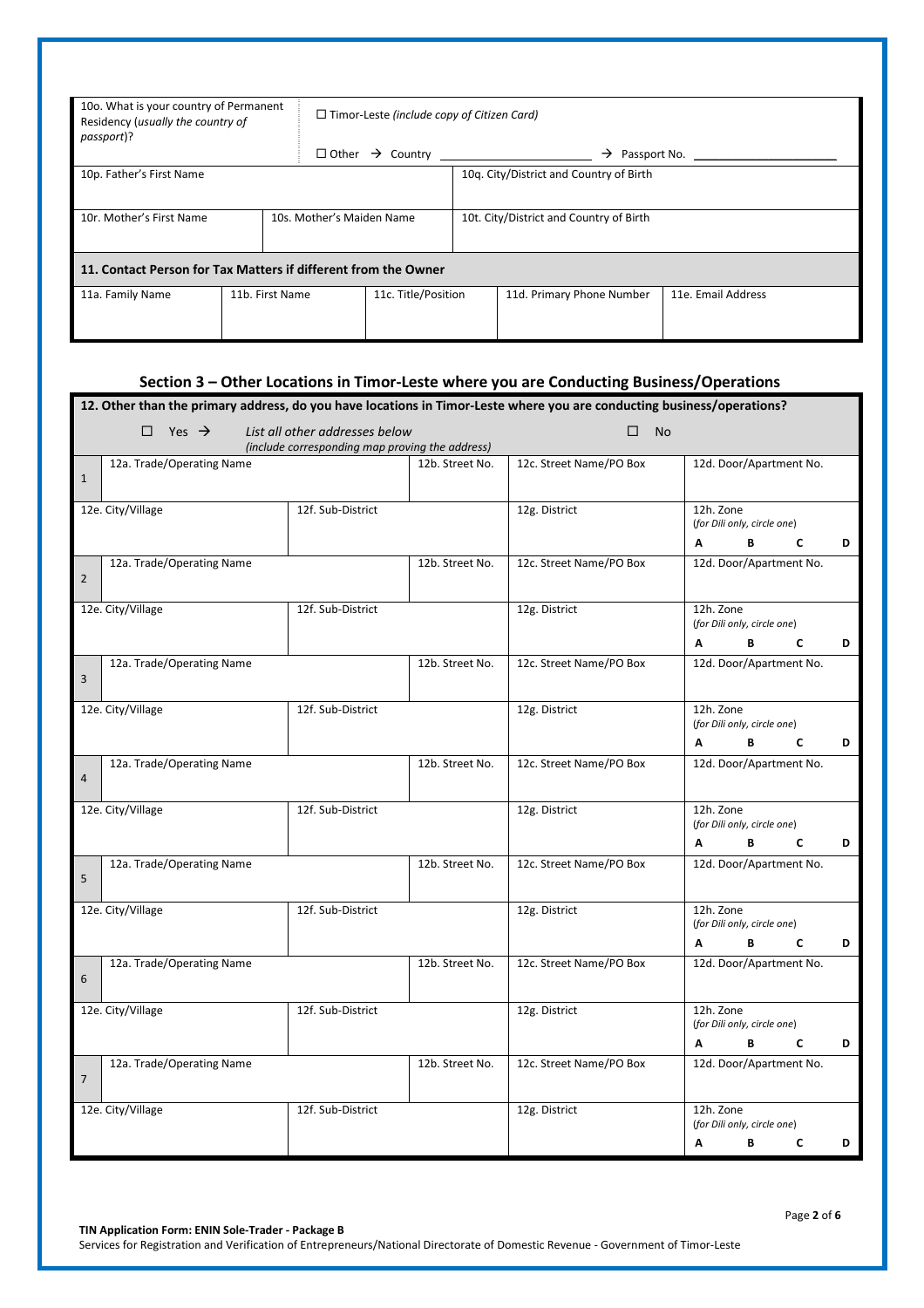|                                                                                                                                                      |                                                                                                                                                                      |                            | Section 4 - Description of Activities                              |                                                          |                                                    |        |  |  |  |
|------------------------------------------------------------------------------------------------------------------------------------------------------|----------------------------------------------------------------------------------------------------------------------------------------------------------------------|----------------------------|--------------------------------------------------------------------|----------------------------------------------------------|----------------------------------------------------|--------|--|--|--|
| 13. Date Business Started or<br>was acquired: (dd/mm/year)<br>$\frac{\Delta}{\Delta}$                                                                | 14. Describe the primary activity of your business: ____________________________<br>,我们也不会有什么。""我们的人,我们也不会有什么?""我们的人,我们也不会有什么?""我们的人,我们也不会有什么?""我们的人,我们也不会有什么?""我们的人 |                            |                                                                    |                                                          |                                                    |        |  |  |  |
| 15. Indicate the 3 digit industry code for:<br>(refer to the list of industry codes available at the counter)                                        |                                                                                                                                                                      |                            | 15a. Your primary activity:                                        |                                                          |                                                    |        |  |  |  |
| (if none, put N/A)                                                                                                                                   | 15b. List all your secondary activities:                                                                                                                             |                            |                                                                    |                                                          | ____                                               |        |  |  |  |
| 16. Is the business already, or does it expect to<br>become, a contract vendor for any Ministry or other<br>Agency of the Government of Timor-Leste? |                                                                                                                                                                      | □<br>□<br>No               |                                                                    | Yes $\rightarrow$ Indicate your Government Vendor ID No. |                                                    | $V =$  |  |  |  |
| 17. Does the business have an investment<br>certificate? (include a copy of the certificate)                                                         |                                                                                                                                                                      | □<br>□<br>No               |                                                                    |                                                          |                                                    |        |  |  |  |
| 18. Will the business have employees? If yes, when will (or did)<br>the business first pay wages to employees?                                       |                                                                                                                                                                      |                            | □<br>□<br>No                                                       | Yes $\rightarrow$ starting when? Month Year Year         |                                                    |        |  |  |  |
| 19. Will there be a manager, supervisor or any employee<br>earning more than \$500 per month?                                                        | □<br>Yes<br>□<br>No                                                                                                                                                  |                            |                                                                    |                                                          |                                                    |        |  |  |  |
| 20. Will there be any non-resident employees?                                                                                                        |                                                                                                                                                                      | □<br>Yes<br>□<br><b>No</b> |                                                                    |                                                          |                                                    |        |  |  |  |
| 21. How many resident and non-resident employees will you<br>have?                                                                                   |                                                                                                                                                                      |                            | Number of resident employees?<br>Number of non-resident employees? |                                                          |                                                    |        |  |  |  |
| 22. What is the highest number of employees (non-resident and<br>resident) the business expects to have in the first year of<br>operation?           |                                                                                                                                                                      |                            |                                                                    | employees                                                |                                                    |        |  |  |  |
| 23. What is the expected gross income during the first 12<br>months of operations?                                                                   |                                                                                                                                                                      |                            | $\overline{\text{USD}}$                                            |                                                          |                                                    |        |  |  |  |
| 24. Will the business be paying rent for land, buildings, or<br>apartments?                                                                          |                                                                                                                                                                      |                            | $\Box$ No $\rightarrow$ go to Question 27                          |                                                          |                                                    |        |  |  |  |
| 25. To whom will the rent be paid?<br>(company or individual name and address)                                                                       |                                                                                                                                                                      |                            | 25a. Name: __<br>25b. Street No.<br>25f. Sub-District              |                                                          |                                                    |        |  |  |  |
|                                                                                                                                                      |                                                                                                                                                                      |                            | 25c. Street Name/PO Box                                            |                                                          | 25g. District                                      |        |  |  |  |
|                                                                                                                                                      |                                                                                                                                                                      |                            | 25d. Door/<br>Apartment No.                                        | 25e. City/Village                                        | 25h. Zone<br>(for Dili only, circle one)<br>В<br>A | C<br>D |  |  |  |
| 26. When will the business first pay this rent?                                                                                                      |                                                                                                                                                                      |                            |                                                                    |                                                          |                                                    |        |  |  |  |
| 27. Will the business be receiving rent for land, buildings, or<br>apartments?                                                                       | Yes $\rightarrow$ How much is the monthly rent? USD ____<br>□<br>No $\rightarrow$ go to Question 30<br>□                                                             |                            |                                                                    |                                                          |                                                    |        |  |  |  |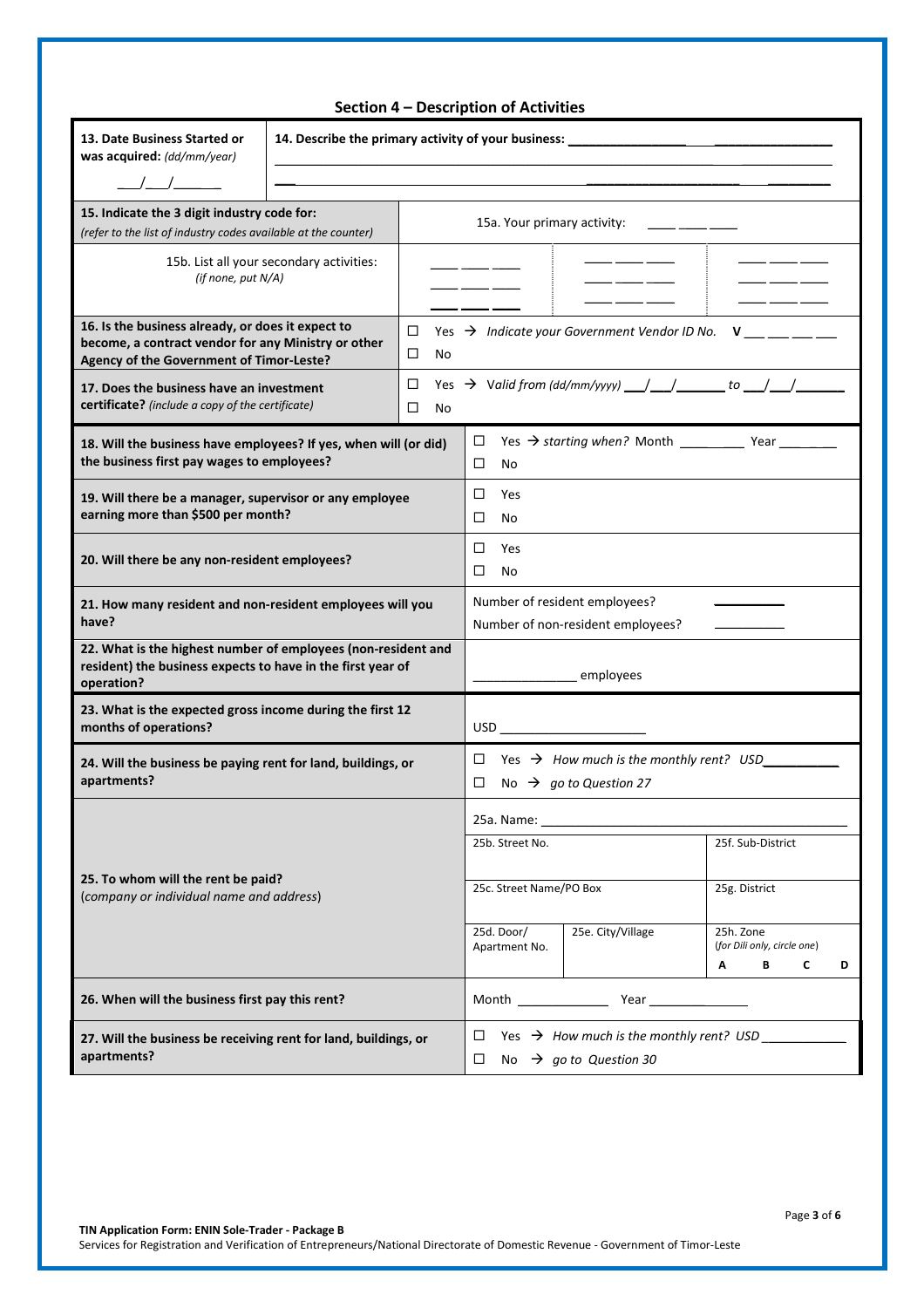|                                                                                                                | 28a. Name:                                                                                                                                                                                                                          |                                                                                                                                                                                                                                    |                                          |        |  |  |  |
|----------------------------------------------------------------------------------------------------------------|-------------------------------------------------------------------------------------------------------------------------------------------------------------------------------------------------------------------------------------|------------------------------------------------------------------------------------------------------------------------------------------------------------------------------------------------------------------------------------|------------------------------------------|--------|--|--|--|
|                                                                                                                | 28b. Street No.                                                                                                                                                                                                                     |                                                                                                                                                                                                                                    | 28f. Sub-District                        |        |  |  |  |
| 28. From whom will the rent be received?                                                                       |                                                                                                                                                                                                                                     |                                                                                                                                                                                                                                    |                                          |        |  |  |  |
| (company or individual name and address)                                                                       | 28c. Street Name/PO Box                                                                                                                                                                                                             |                                                                                                                                                                                                                                    | 28g. District                            |        |  |  |  |
|                                                                                                                | 28d. Door/<br>Apartment No.                                                                                                                                                                                                         | 28e. City/Village                                                                                                                                                                                                                  | 28h. Zone<br>(for Dili only, circle one) |        |  |  |  |
|                                                                                                                |                                                                                                                                                                                                                                     |                                                                                                                                                                                                                                    | B<br>A                                   | C<br>D |  |  |  |
| 29. When will the business first receive this rent?                                                            | Month <b>Month</b> the control of the control of the control of the control of the control of the control of the control of the control of the control of the control of the control of the control of the control of the control o | <b>Year</b> and the second second the second second second second second second second second second second second second second second second second second second second second second second second second second second second |                                          |        |  |  |  |
| 30. Will the business be paying for services/subcontracts to<br>individuals or businesses outside Timor-Leste? | □<br>□<br>No                                                                                                                                                                                                                        |                                                                                                                                                                                                                                    |                                          |        |  |  |  |
| 31. Will the business be receiving royalties?                                                                  | □<br>□<br>No                                                                                                                                                                                                                        |                                                                                                                                                                                                                                    |                                          |        |  |  |  |
| 32. List the name and address of the source of the royalties:                                                  |                                                                                                                                                                                                                                     |                                                                                                                                                                                                                                    |                                          |        |  |  |  |
| 33. Will the business carry on construction or building activities?                                            | $\Box$<br>□<br>No.                                                                                                                                                                                                                  |                                                                                                                                                                                                                                    |                                          |        |  |  |  |
| 34. Will the business provide construction consulting services?                                                | $\Box$<br>□<br>No                                                                                                                                                                                                                   |                                                                                                                                                                                                                                    |                                          |        |  |  |  |
| 35. Will the business provide air or sea transportation services?                                              | □<br>□<br><b>No</b>                                                                                                                                                                                                                 |                                                                                                                                                                                                                                    |                                          |        |  |  |  |
| 36. Will the business carry on mining or mining support<br>services?                                           | □<br>□<br><b>No</b>                                                                                                                                                                                                                 |                                                                                                                                                                                                                                    |                                          |        |  |  |  |
| 37. Will the business be providing hotel services?                                                             | □<br>$\Box$<br>No                                                                                                                                                                                                                   | Yes $\rightarrow$ starting when? Month _________                                                                                                                                                                                   | Year                                     |        |  |  |  |
| 38. Will the business be providing restaurant or catering<br>services?                                         | ◻<br>□<br>No                                                                                                                                                                                                                        |                                                                                                                                                                                                                                    |                                          |        |  |  |  |
| 39. Will the business be providing bar services?                                                               | □<br>$\Box$<br>No                                                                                                                                                                                                                   |                                                                                                                                                                                                                                    |                                          |        |  |  |  |
| 40. Will the business be providing telecom services?                                                           | □<br>◻<br>No                                                                                                                                                                                                                        |                                                                                                                                                                                                                                    |                                          |        |  |  |  |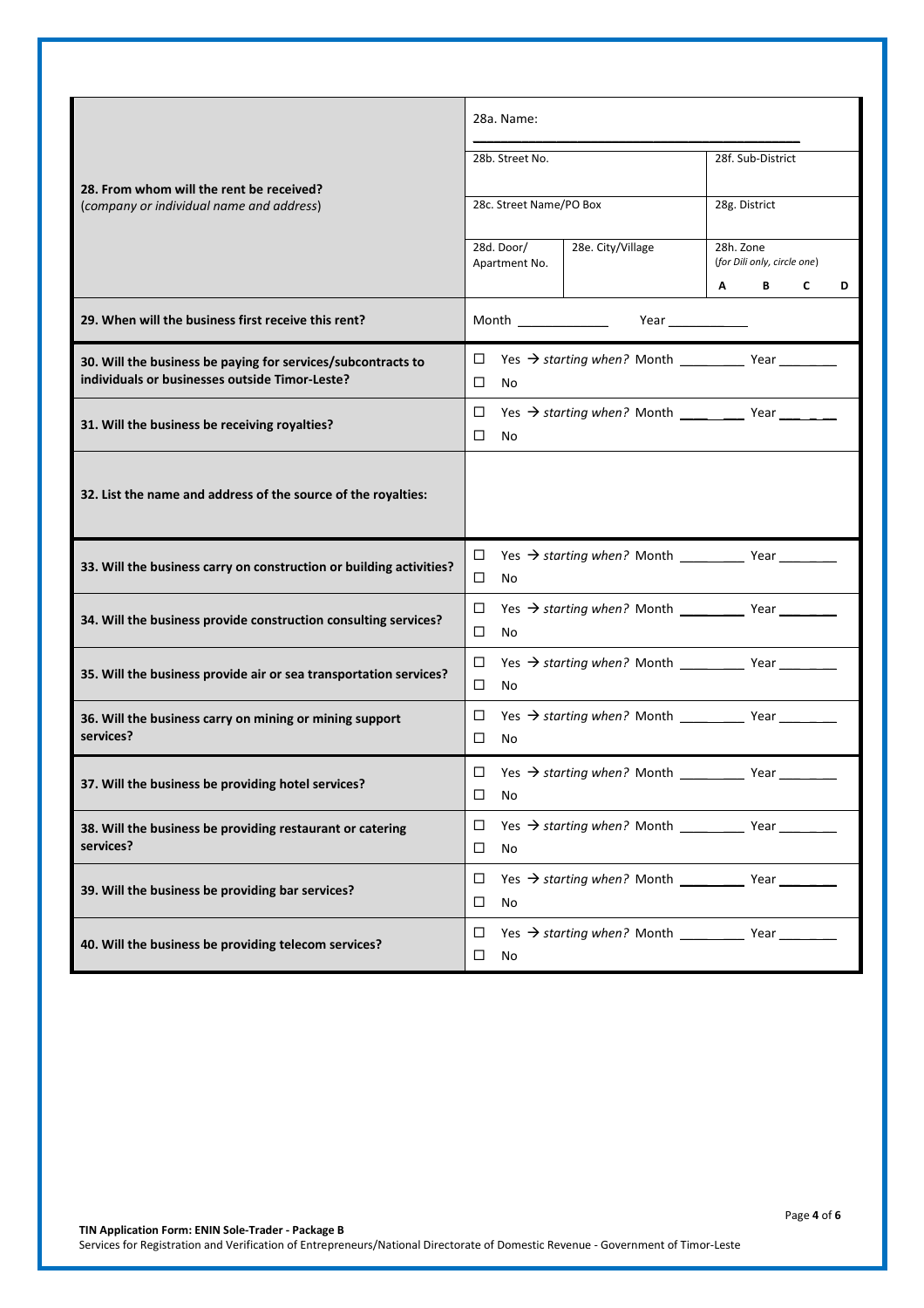### **Section 5 - Supporting Documents**

## **41. Have you included all supporting documents? Check all appropriate boxes.**

- $\Box$  Copy of current Business License
- $\square$  Map identifying the location of each establishment of this TIN
- $\Box$  Copy of Investment Certificate (if applicable)
- $\Box$  The number of non-resident employees is:  $\Box$  (non-resident means not a citizen of Timor-Leste)

→ For each non-resident employee who does not have a TIN from Timor-Leste, include a Package C TIN Application form

Identification documents for the owner:

| <b>Document Type</b>                                                                                       | <b>Number</b><br>(indicate number as it appears on the document) |
|------------------------------------------------------------------------------------------------------------|------------------------------------------------------------------|
| If the Owner is a Resident (Citizen) of Timor-Leste<br>(one of the following documents has to be provided) |                                                                  |
| Copy of Timor-Leste Citizen Card                                                                           |                                                                  |
| Copy of Timor-Leste Voter Card                                                                             |                                                                  |
| Copy of Timor-Leste Passport<br>$\mathsf{L}$                                                               |                                                                  |
| If the Owner is a Not a Citizen of Timor-Leste<br>(both documents have to be provided)                     |                                                                  |
| Copy of identification page of Passport; AND                                                               |                                                                  |
| Copy of Work VISA page of Passport                                                                         |                                                                  |

 **IMPORTANT NOTE:** Unless you are a citizen of Timor-Leste and provide a copy of a Timor-Leste Citizen or Voting Card, you will in most cases not be eligible for the \$6,000 exemption on your Income Tax Return. FOREIGN NATIONALS LIVING IN TIMOR-LESTE GENERALLY ARE NOT ELIGIBLE FOR THE \$6,000 EXEMPTION. See NDDR for further explanations.

#### **Section 6 - Taxpayer Certification**

| (name of applicant) certify that all of<br>the information provided by me is true and accurate. I am aware that providing false information is punishable by Law. |  |  |  |  |  |  |  |  |
|-------------------------------------------------------------------------------------------------------------------------------------------------------------------|--|--|--|--|--|--|--|--|
| Signature of Applicant:<br>Date:                                                                                                                                  |  |  |  |  |  |  |  |  |
|                                                                                                                                                                   |  |  |  |  |  |  |  |  |
|                                                                                                                                                                   |  |  |  |  |  |  |  |  |
|                                                                                                                                                                   |  |  |  |  |  |  |  |  |
| Please contact the National Directorate of Domestic Revenue if you have any questions about this application form, tax matters or                                 |  |  |  |  |  |  |  |  |
| tax obligations.                                                                                                                                                  |  |  |  |  |  |  |  |  |
| You are responsible to know the tax laws of Timor-Leste as they apply to you. The tax laws and explanations are available on the                                  |  |  |  |  |  |  |  |  |
| Ministry of Finance website: www.mof.gov.tl, tab 'Taxation'. If you need more assistance, contact the nearest office of the National                              |  |  |  |  |  |  |  |  |

**Directorate of Domestic Revenue, as appropriate.**